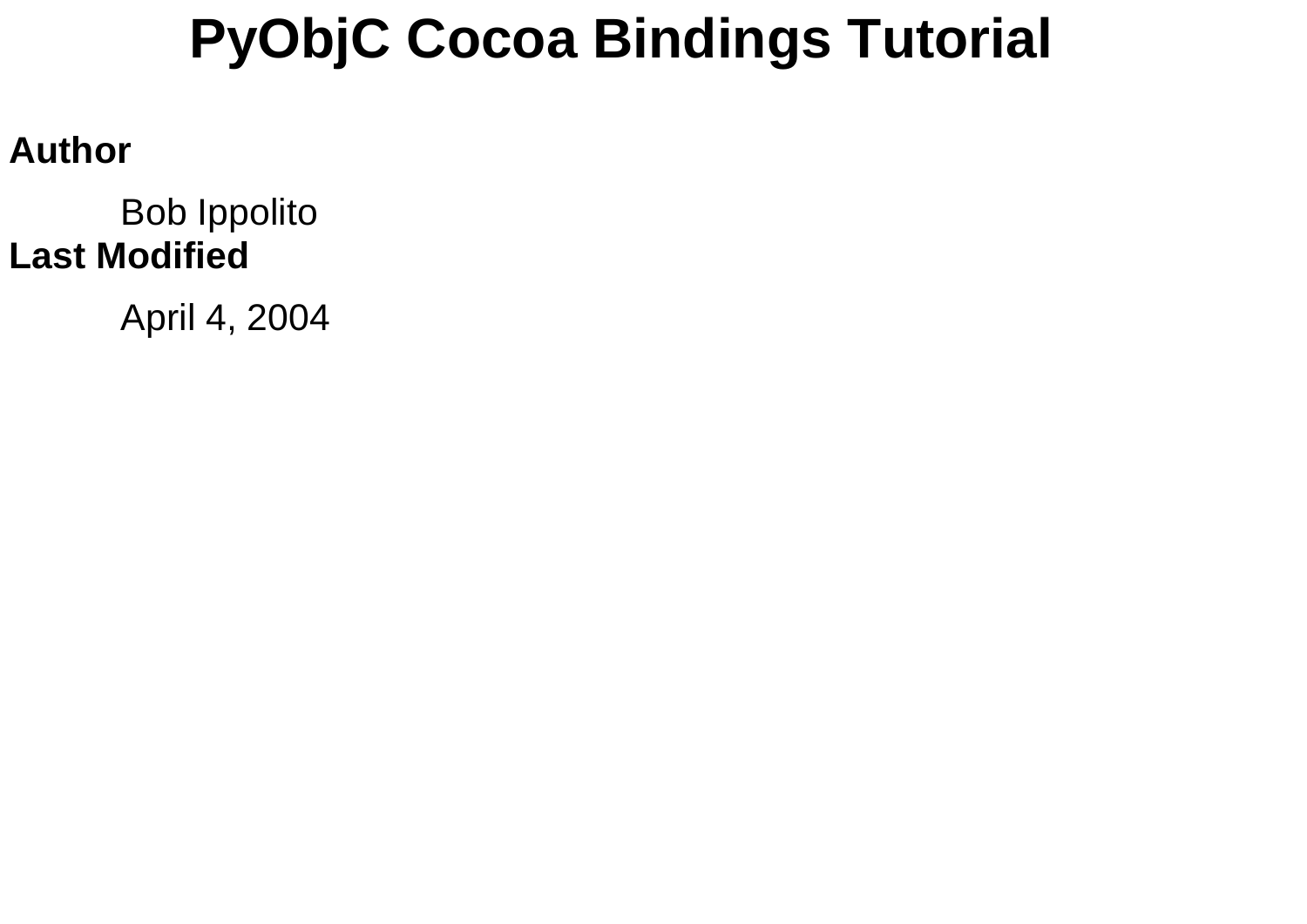# **Introduction**

This is a step-by-step tutorial of how to create a simple Cocoa Bindings enabled "/etc/passwd" viewer application with PyObjC.

To begin, you will need:

- Mac OS X 10.3 with Xcode installed
- PyObjC from CVS (or newer than 1.1b1)
- Moderate Python experience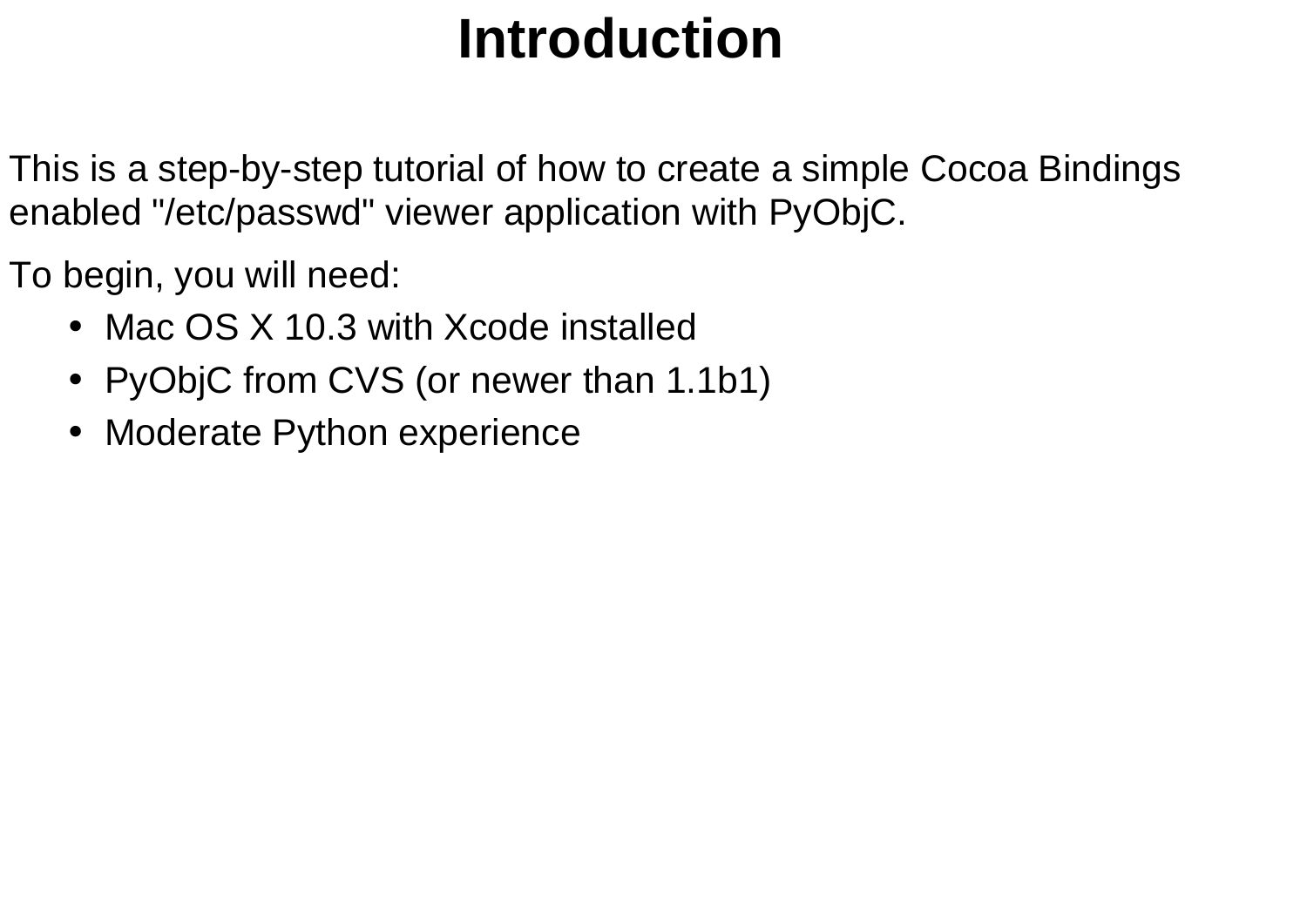## **Create the Project**

| <b>Xcode</b> | <b>File</b>           |                        | Edit Format                 | View       |
|--------------|-----------------------|------------------------|-----------------------------|------------|
|              | New Project           |                        | <b>介出N</b>                  |            |
|              |                       | New File               |                             | <b>黑N</b>  |
|              | <b>New Empty File</b> |                        | $^{\wedge}$ $\mathcal{H}$ N |            |
|              |                       | Open                   |                             | $*o$       |
|              |                       | Open Quickly           |                             | <b>介出D</b> |
|              |                       |                        | Open Dictionary             |            |
|              |                       | <b>Recent Projects</b> |                             |            |

First you must open Xcode and create a New Project.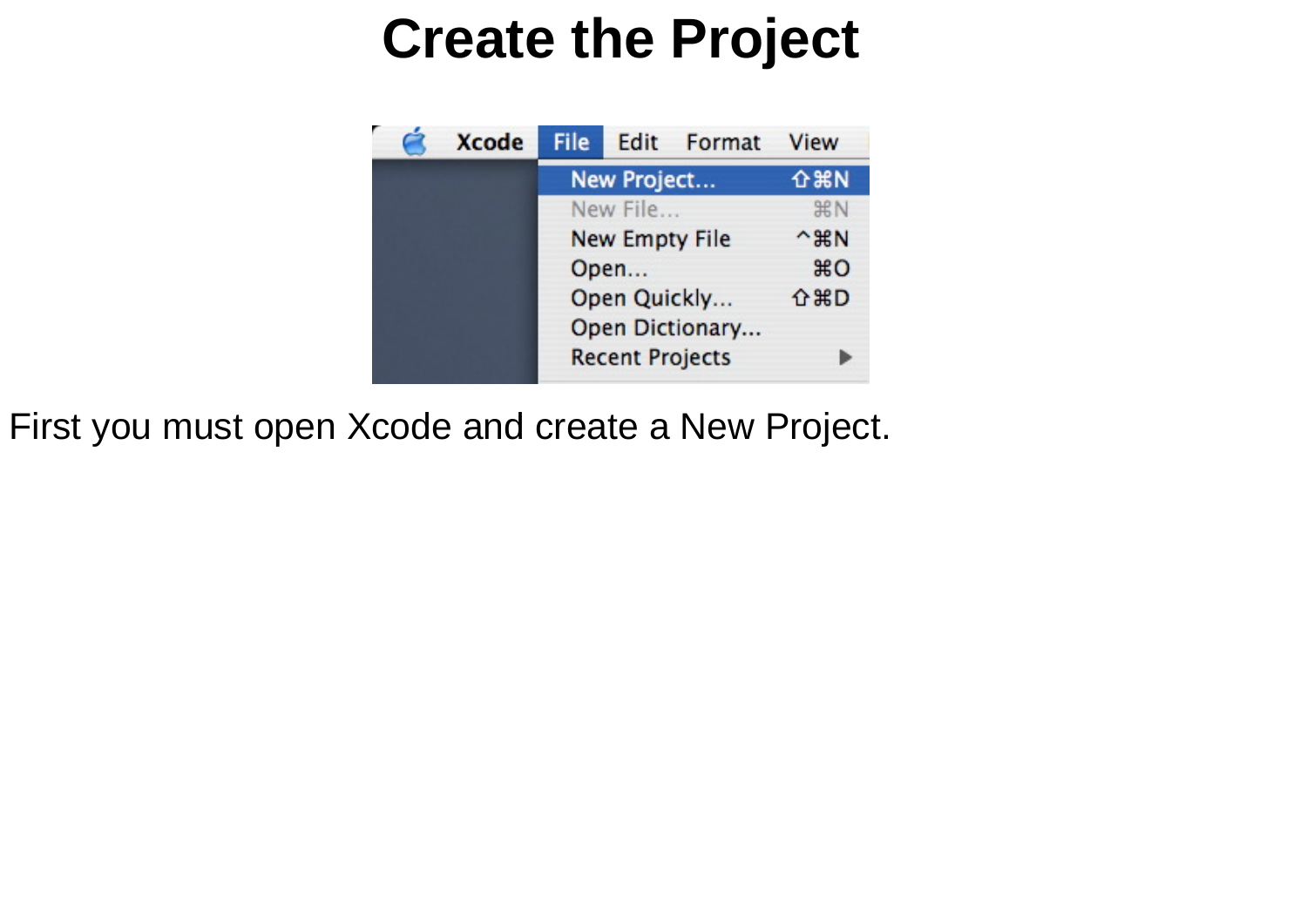# **Cocoa-Python Application**

|                  | Java Swing Application                      |  |
|------------------|---------------------------------------------|--|
| Java Tool        |                                             |  |
|                  | Kernel Extension                            |  |
|                  | <b>Generic Kernel Extension</b>             |  |
|                  | <b>IOKit Driver</b>                         |  |
| <b>Python</b>    |                                             |  |
|                  | Cocoa-Python Application                    |  |
|                  | <b>▼Standard Apple Plug-ins</b>             |  |
|                  | Address Book Action Plug-in for C           |  |
|                  | Address Book Action Plug-in for Objective-C |  |
|                  | AppleScript Xcode Plugin                    |  |
| <b>IBPalette</b> |                                             |  |
|                  | <b>DraforancoDana</b><br>$\blacksquare$     |  |

Choose the Cocoa-Python Application template from the Xcode Assistant.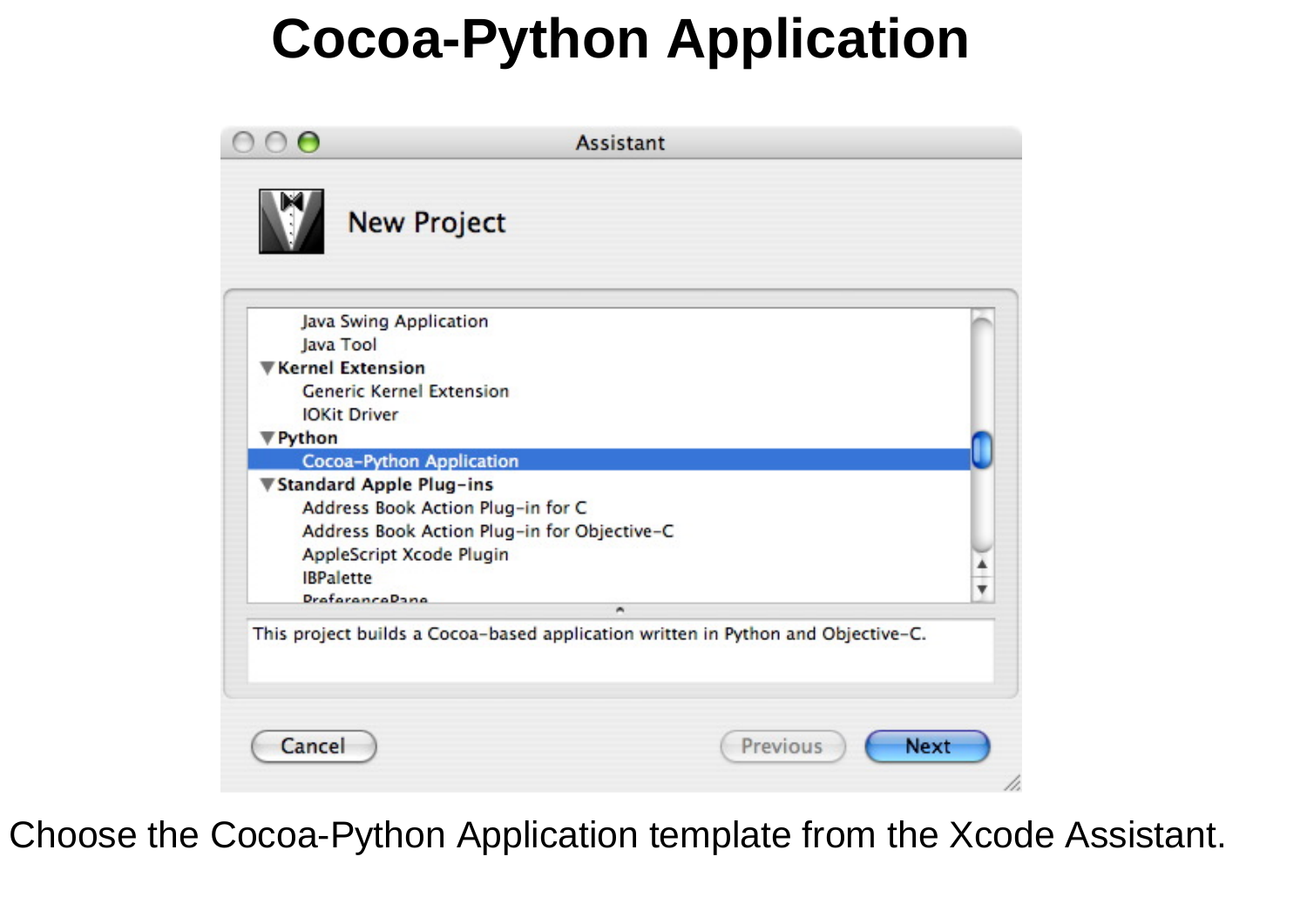# **Name Your Project**

|                              | <b>Assistant</b>                                                                                                                                                      |  |  |  |  |
|------------------------------|-----------------------------------------------------------------------------------------------------------------------------------------------------------------------|--|--|--|--|
| New Cocoa-Python Application |                                                                                                                                                                       |  |  |  |  |
| Project Name: TableModel     |                                                                                                                                                                       |  |  |  |  |
|                              | Choose<br>Project Directory: ~/src/pyobjc/Examples/CocoaBinding ▼                                                                                                     |  |  |  |  |
|                              | The project directory ~/src/pyobjc/Examples/CocoaBindings/TableModel/ will be created<br>if necessary, and the project file TableModel.xcode will be created therein. |  |  |  |  |
| Cancel                       | Finish<br><b>Previous</b>                                                                                                                                             |  |  |  |  |

Choose a name and location for your PyObjC project.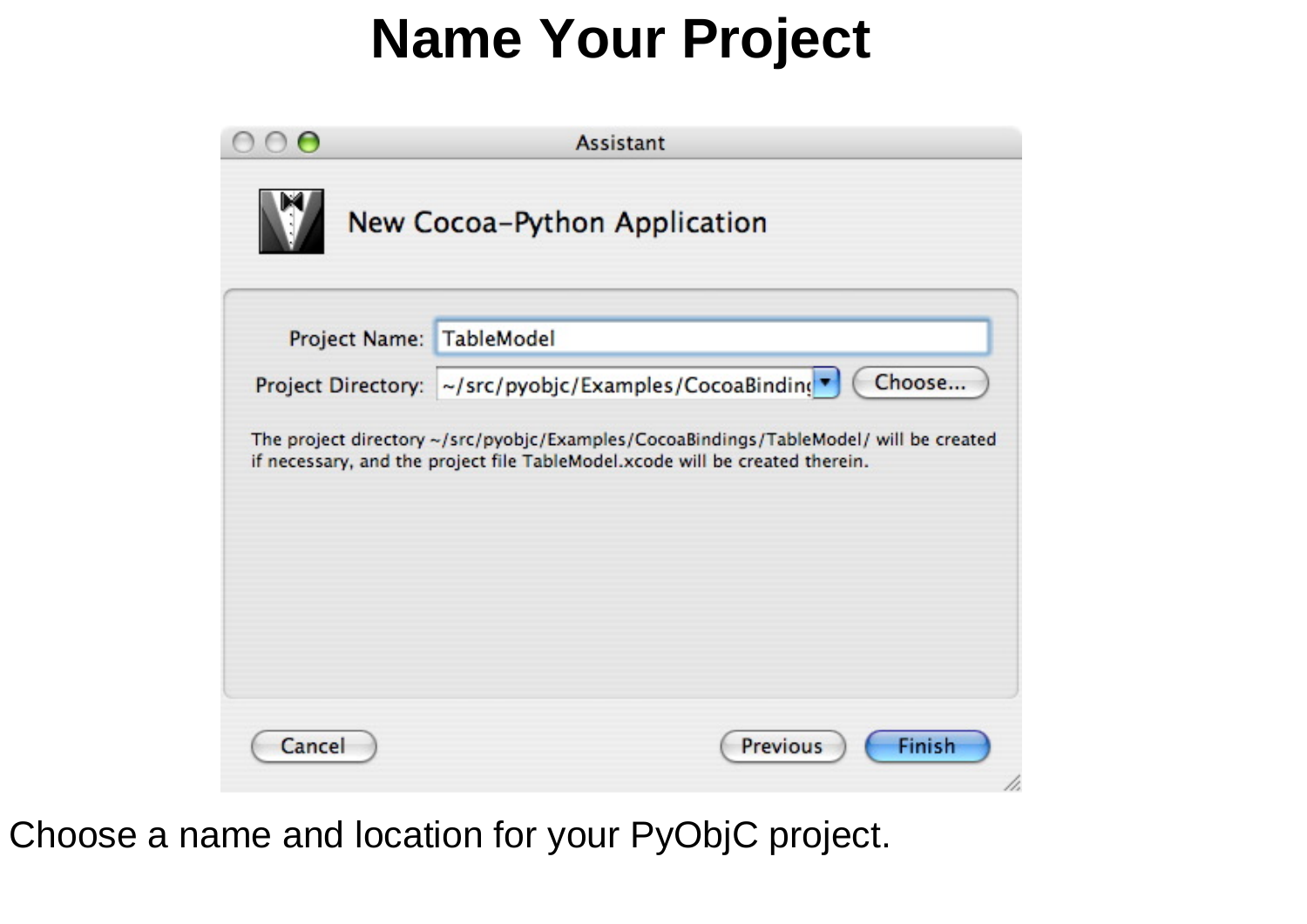# **Open the Nib File**



Open the MainMenu.nib file. This is the GUI of your application, and you will edit it with the Interface Builder application.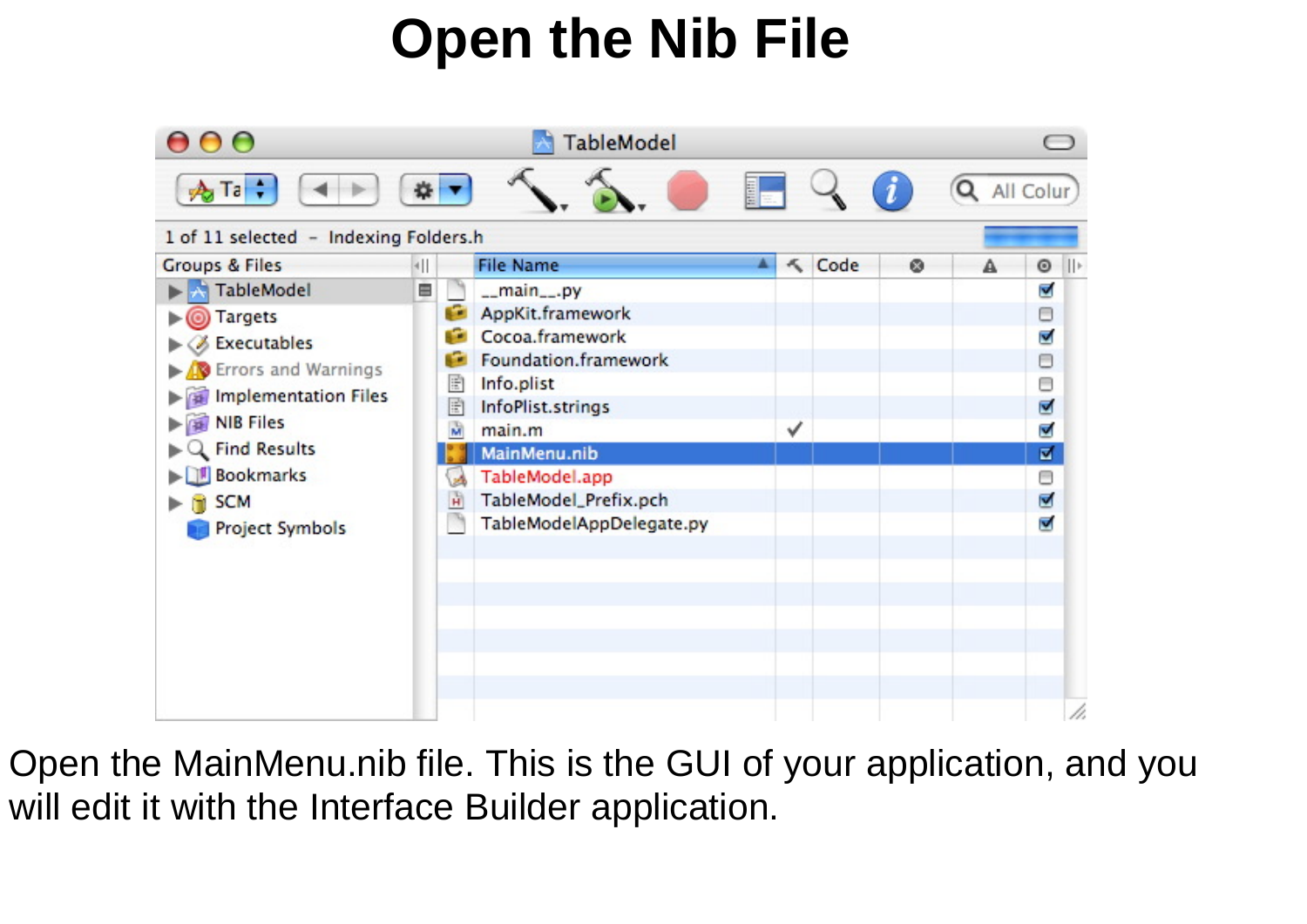# **Open the Window**



Double-click the Window object in the Instances tab of your nib document. This is the main window of your application, and will open immediately on launch.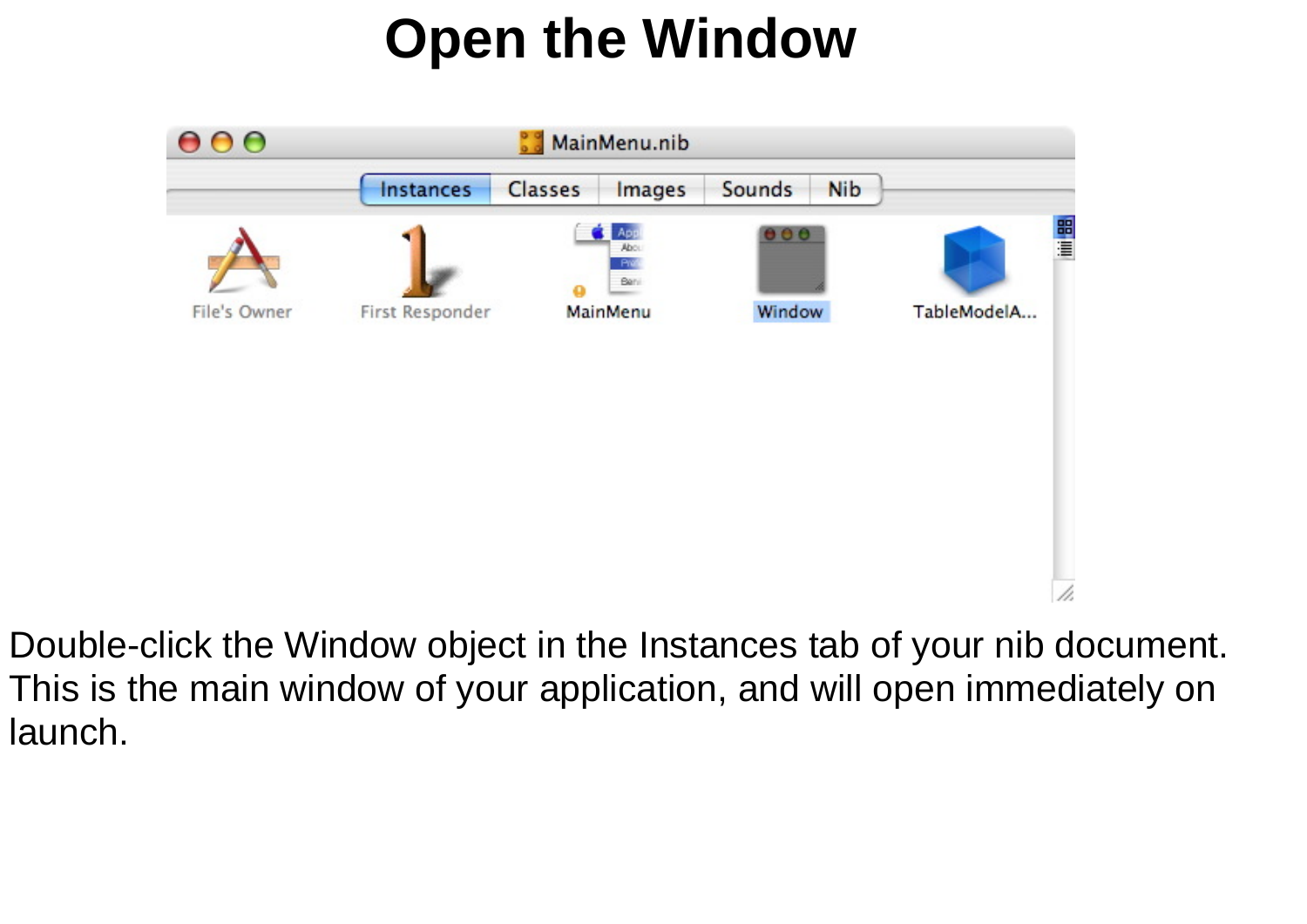## **Instantiate a NSTableView**

|                         |                                                                                                                                                                                                                                                                                                                                                                                                                                                                             | Cocoa-Data     |             |     |
|-------------------------|-----------------------------------------------------------------------------------------------------------------------------------------------------------------------------------------------------------------------------------------------------------------------------------------------------------------------------------------------------------------------------------------------------------------------------------------------------------------------------|----------------|-------------|-----|
| <br>Tey:<br>Tex.        | <b>Traple</b><br>$\begin{tabular}{ c c c c c } \hline \textbf{1} & \textbf{1} & \textbf{1} & \textbf{1} \\ \hline \textbf{1} & \textbf{1} & \textbf{1} & \textbf{1} & \textbf{1} \\ \hline \textbf{1} & \textbf{1} & \textbf{1} & \textbf{1} & \textbf{1} & \textbf{1} \\ \hline \textbf{1} & \textbf{1} & \textbf{1} & \textbf{1} & \textbf{1} & \textbf{1} & \textbf{1} \\ \hline \textbf{1} & \textbf{1} & \textbf{1} & \textbf{1} & \textbf{1$<br>$\rightarrow$<br>$+1$ |                |             |     |
| Address                 | Name                                                                                                                                                                                                                                                                                                                                                                                                                                                                        | Name           | Description |     |
| chris@apple.com         | Œ<br>Chris                                                                                                                                                                                                                                                                                                                                                                                                                                                                  | <b>D</b> Color | ×           |     |
| eric@apple.com          | Eric                                                                                                                                                                                                                                                                                                                                                                                                                                                                        | $v$ Size<br>XS | Extra Small |     |
| mike@apple.com          | Mike                                                                                                                                                                                                                                                                                                                                                                                                                                                                        |                | Small       |     |
| sam@apple.com           | Sam                                                                                                                                                                                                                                                                                                                                                                                                                                                                         | M              | Medium      |     |
| sandy@apple.com         | Œ<br>Sandy                                                                                                                                                                                                                                                                                                                                                                                                                                                                  |                | Large<br>۱e |     |
| $\overline{\mathbb{R}}$ | $\leftarrow$                                                                                                                                                                                                                                                                                                                                                                                                                                                                | 641            | $^{+}$      |     |
| Text<br>$\sim$<br>H     |                                                                                                                                                                                                                                                                                                                                                                                                                                                                             | Browser        |             |     |
| PopUp                   | ComboBox $\frac{1}{x}$                                                                                                                                                                                                                                                                                                                                                                                                                                                      |                |             | 11. |

From the Cocoa-Data section of the Palette (cmd-/ if not already open), instantiate a NSTableView by dragging it to your window. The NSTableView is the columnar data browsing widget in the upper-left hand corner of the Palette.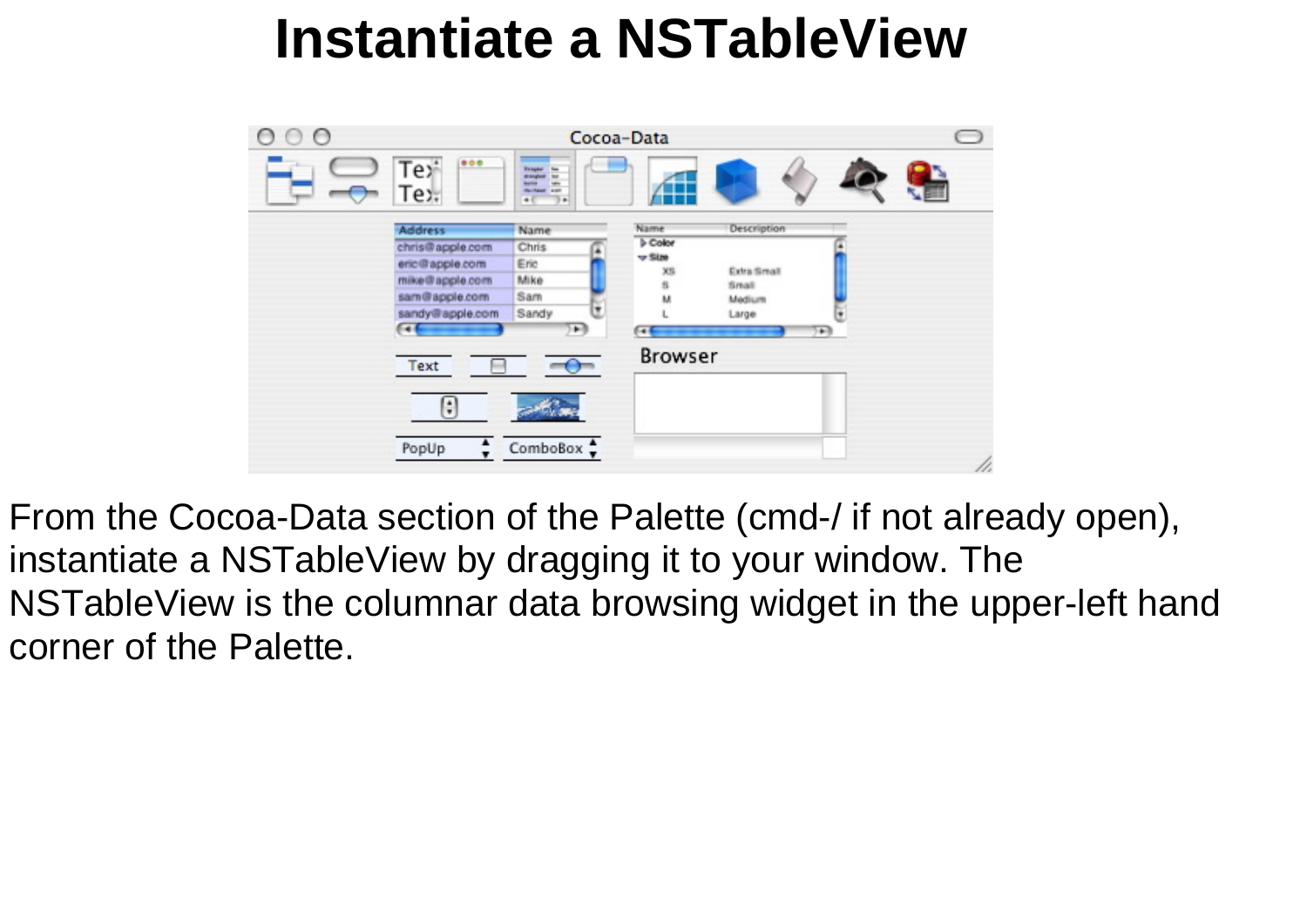# **Adjust the Size of the NSTableView**



Select the newly instantiated NSTableView by clicking it from the main window. Drag the sizers so that the NSTableView instance fills up the full view of the window.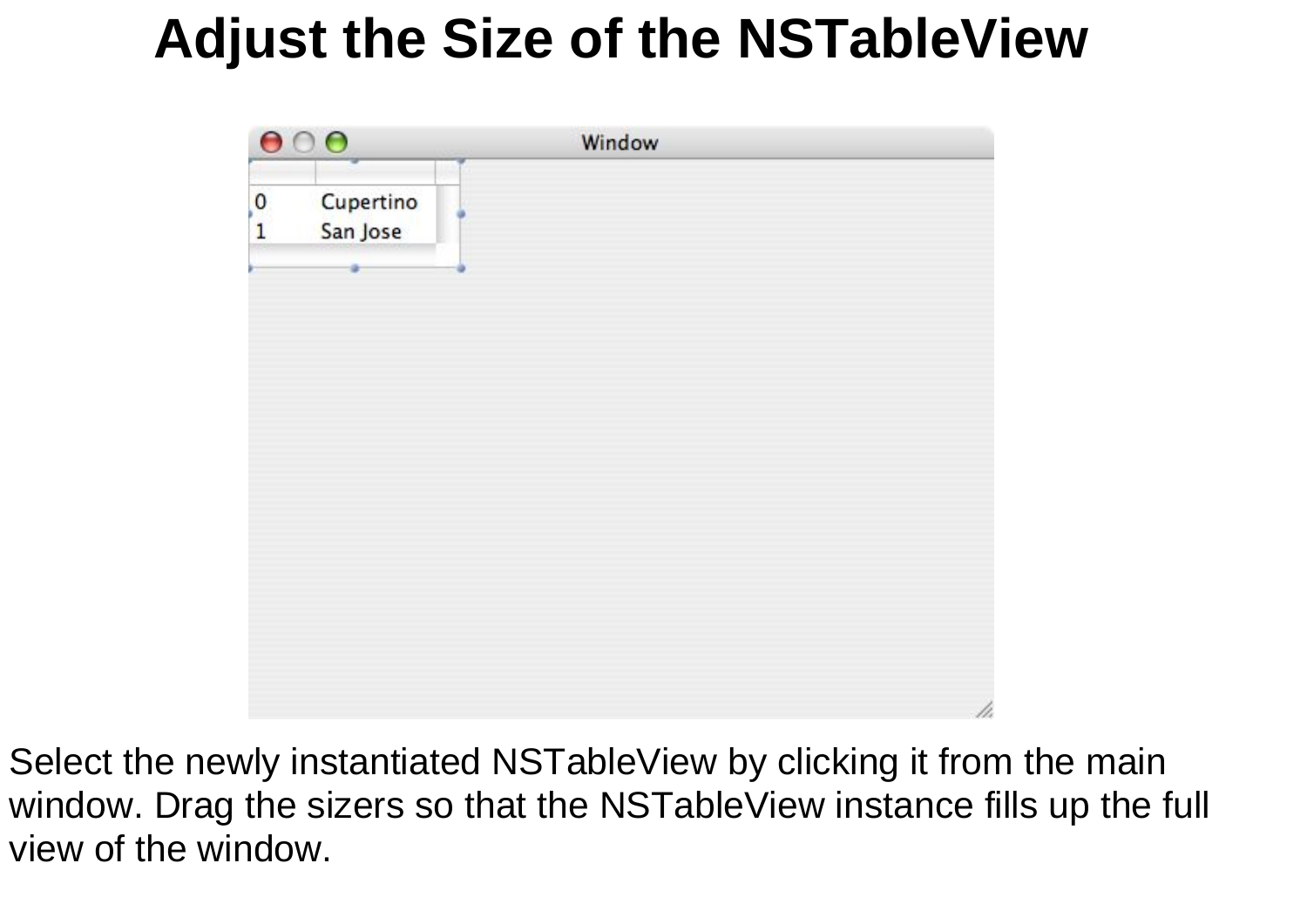# **Change the Resizing Behavior**

Select the NSTableView instance and open the Info panel (cmd-shift-I, or Tools > Show Info from the menu). Choose the Size section (cmd-3) and click on the horizontal and vertical bars inside the inner box. This will allow the NSTableView instance to grow and shrink automatically with the window.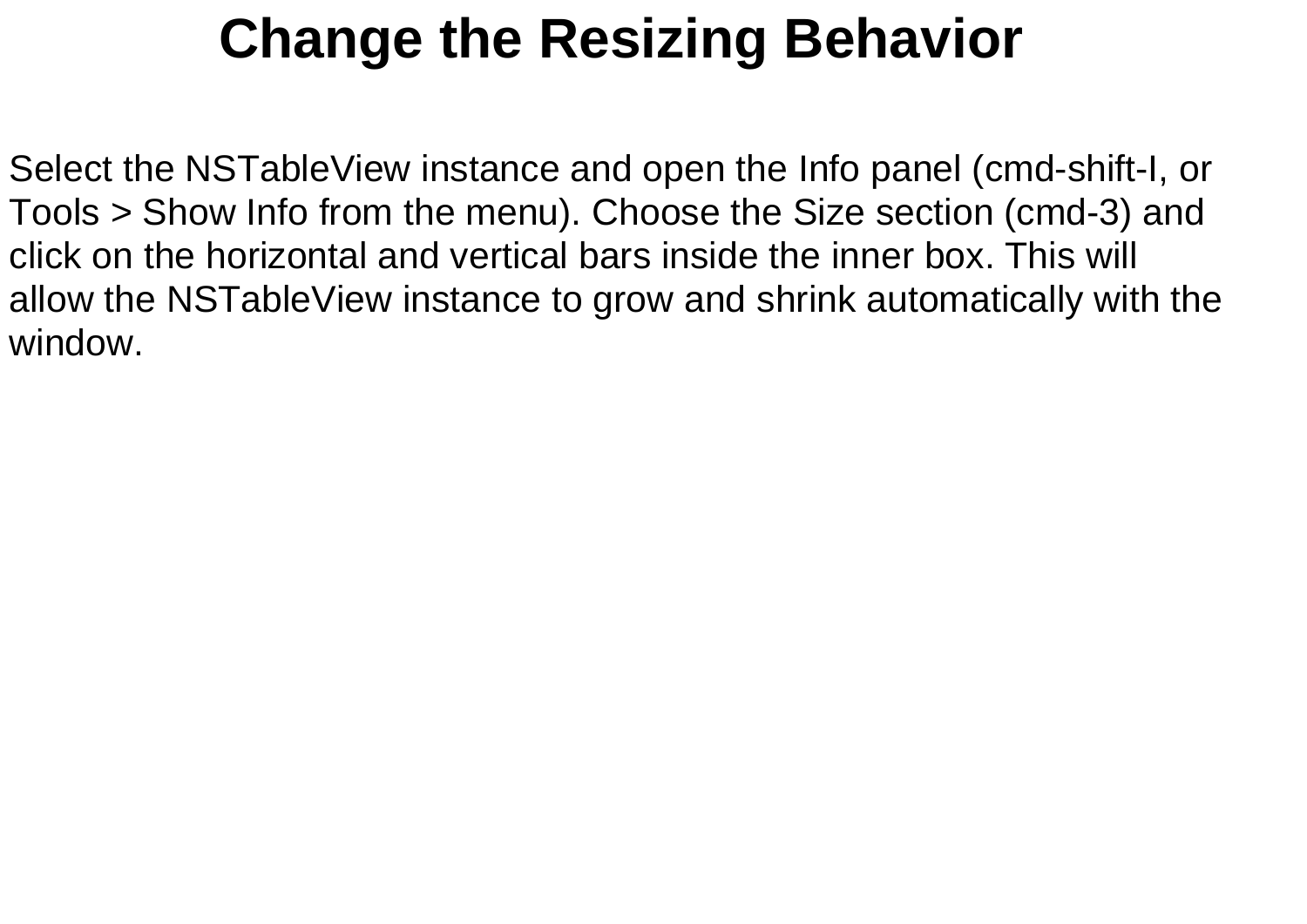## **Change the Resizing Behavior (Screenshot)**

| Layout<br>Frame                        |                         |      |
|----------------------------------------|-------------------------|------|
| $\left  \cdot \right $<br>Bottom/Left: | <b>Links</b><br>0<br>x: | Lock |
|                                        | 0<br>y:                 |      |
| Width/Height:<br>$\ddot{\cdot}$        | 480<br>w:               |      |
|                                        | 360<br>h:               |      |
| Autosizing<br>Œ                        |                         |      |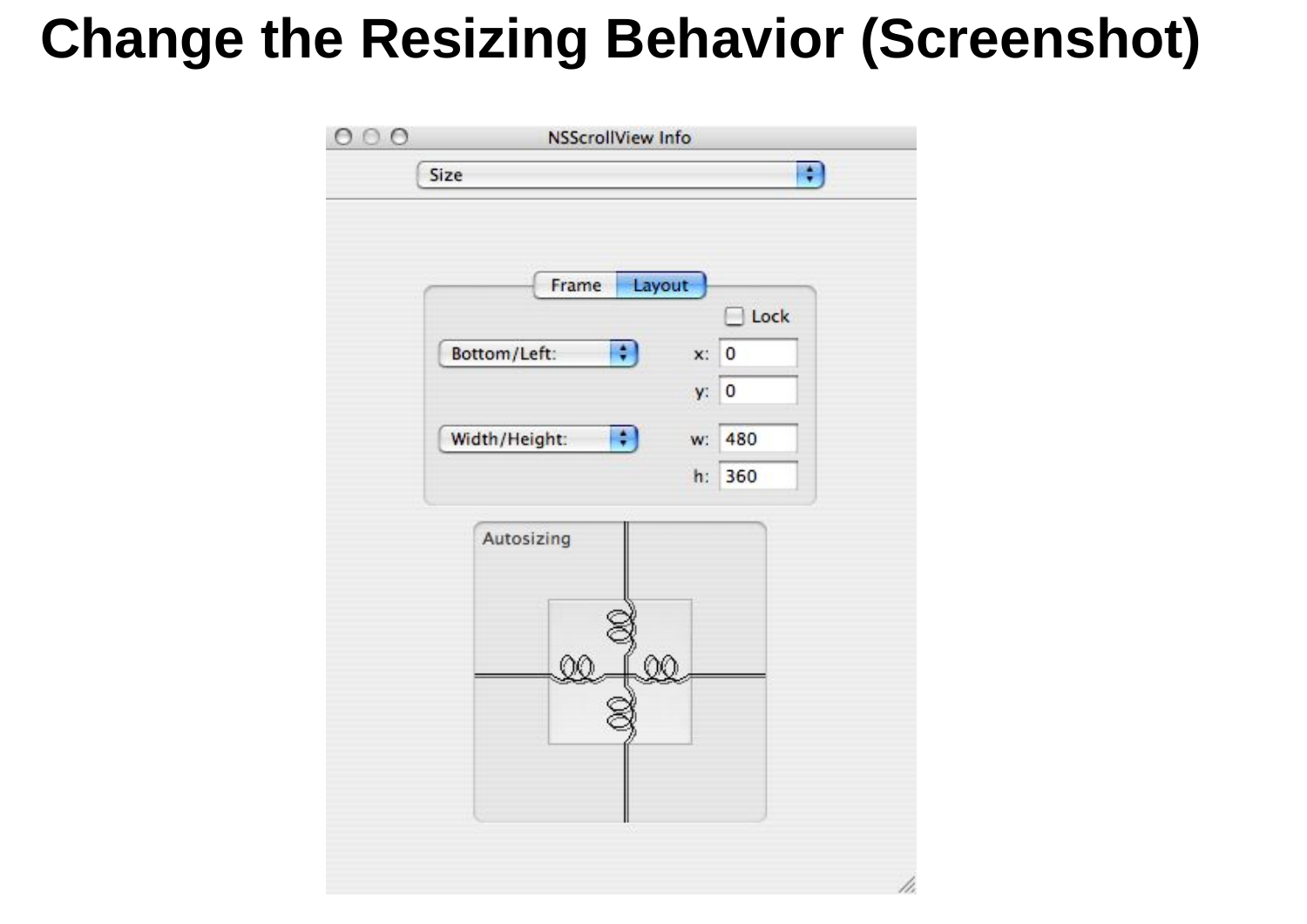# **Create an NSArrayController**



From the Cocoa-Controllers section of the Palette, drag an NSArrayController to your nib document (not the main window). The NSArrayController is the rightmost object in the palette, and is easily distinguished because it has multiple cubes.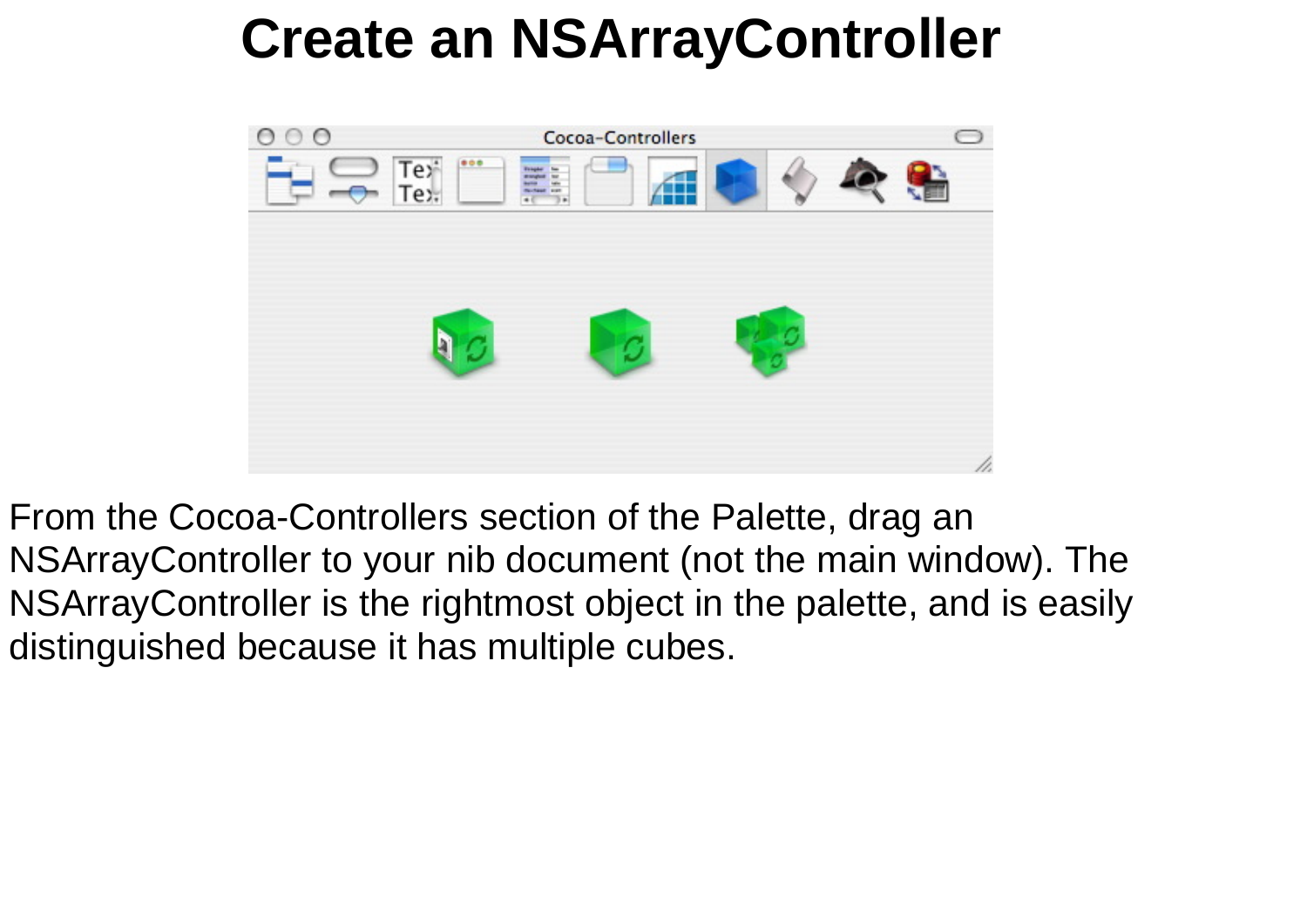# **Bind the NSArrayController**

From your nib document, click on the newly instantiated NSArrayController and then open the Info panel. Choose the Bindings section (cmd-4), and click on contentArray. Bind to File's Owner (NSApplication) and use delegate.passwords as the Model Key Path.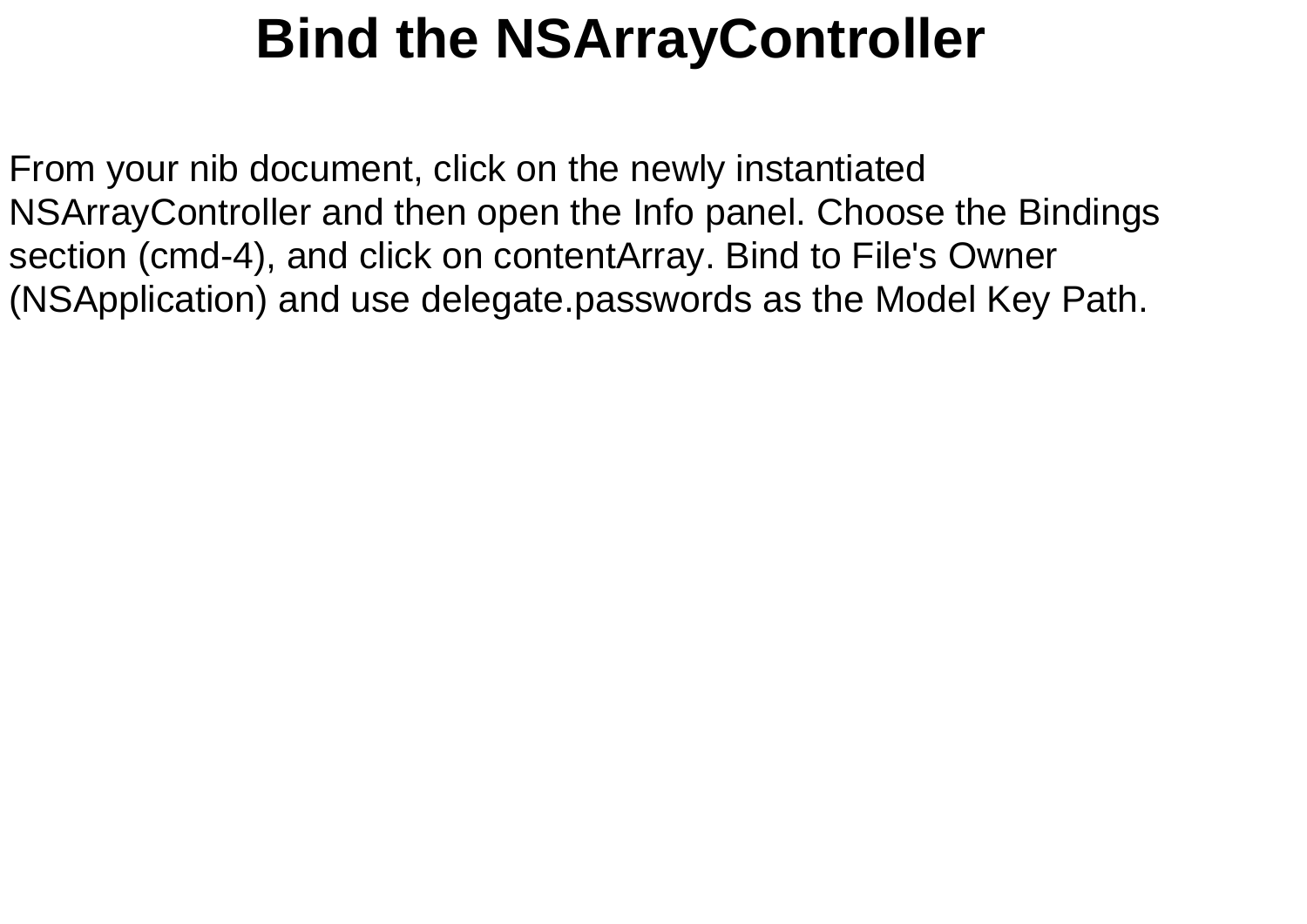## **Bind the NSArrayController (Screenshot)**

|                                | NSArrayController Info             |               |
|--------------------------------|------------------------------------|---------------|
|                                | <b>Bindings</b>                    | ÷             |
| <b>Availability</b>            |                                    |               |
| $\blacktriangleright$ editable |                                    |               |
| <b>Controller Content</b>      |                                    |               |
| ▼ contentArray                 |                                    | Bind $\nabla$ |
| Bind to:                       | File's Owner (NSApplication)       | ÷             |
| Controller Key:                |                                    |               |
|                                | Model Key Path: delegate.passwords |               |
| Value Transformer:             |                                    |               |
| Conditionally Sets Editable    |                                    | ٠             |
|                                | Handles Content As Compound Value  |               |
|                                | Raises For Not Applicable Keys     |               |
|                                | Selects All When Setting Content   |               |
| Validates Immediately          |                                    |               |
|                                | contentArrayForMultipleSelection   |               |
| contentObject                  |                                    |               |
|                                |                                    |               |
|                                |                                    |               |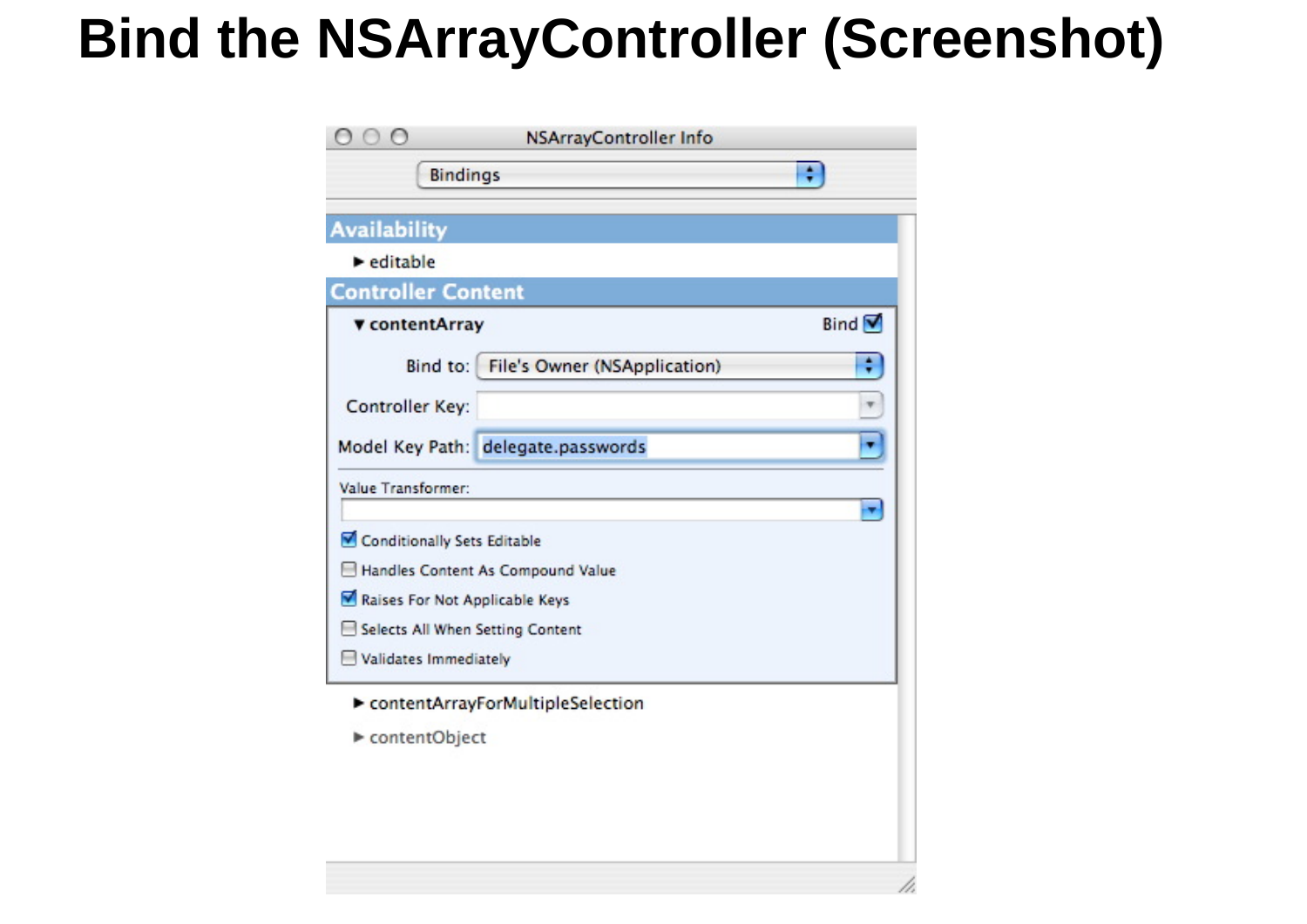# **Edit the Columns of Your Table**

| ⊖                                     | $\bullet$     | Window |  |
|---------------------------------------|---------------|--------|--|
|                                       |               |        |  |
| $\circ$                               | Cupertino     |        |  |
| $\frac{1}{2}$                         | San Jose      |        |  |
|                                       | Santa Clara   |        |  |
| 3                                     | San Francisco |        |  |
| $\ddot{4}$                            | Palo Alto     |        |  |
| 5                                     | San Carlos    |        |  |
| 6                                     | Los Gatos     |        |  |
|                                       | Sunnyvale     |        |  |
| $\begin{array}{c} 7 \\ 8 \end{array}$ | Mountain View |        |  |
| $\overline{9}$                        | Redwood City  |        |  |
|                                       |               |        |  |
|                                       |               |        |  |
|                                       |               |        |  |
|                                       |               |        |  |
|                                       |               |        |  |
|                                       |               |        |  |
|                                       |               |        |  |
|                                       |               |        |  |
|                                       |               |        |  |

Select the NSTableView instance by double-clicking it, then click on one of the column headers to select it. Click on the header again, or go to the Info panel to change the displayed name of each column. For now, name one of the columns Short Name and the other UID.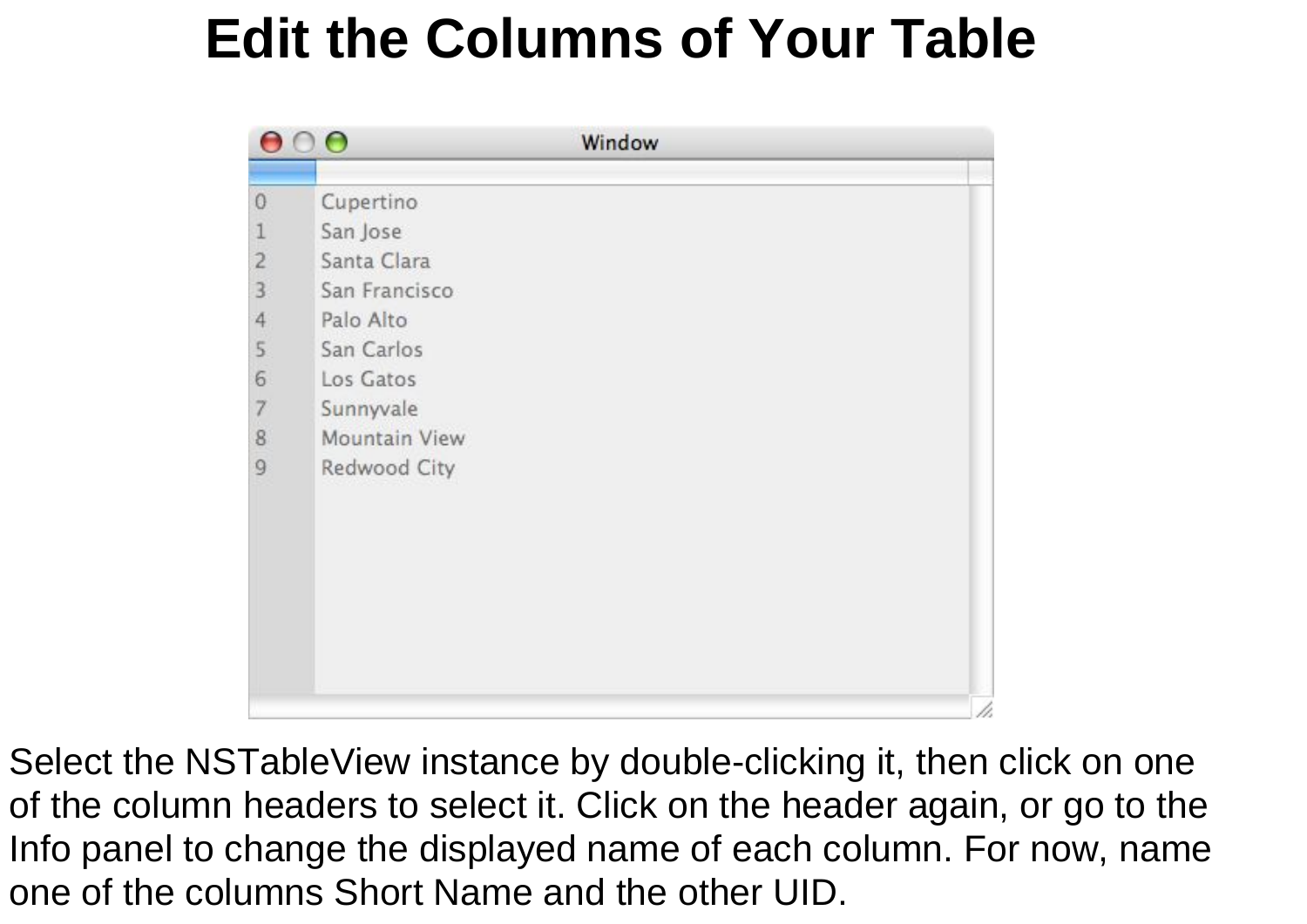# **Bind Your Table Columns**

Select the Short Name table column and open the Bindings section of the Info panel. Click on value and bind to the name Model Key Path of the NSArrayController. Do the same for the UID column, but use a Model Key Path of uid.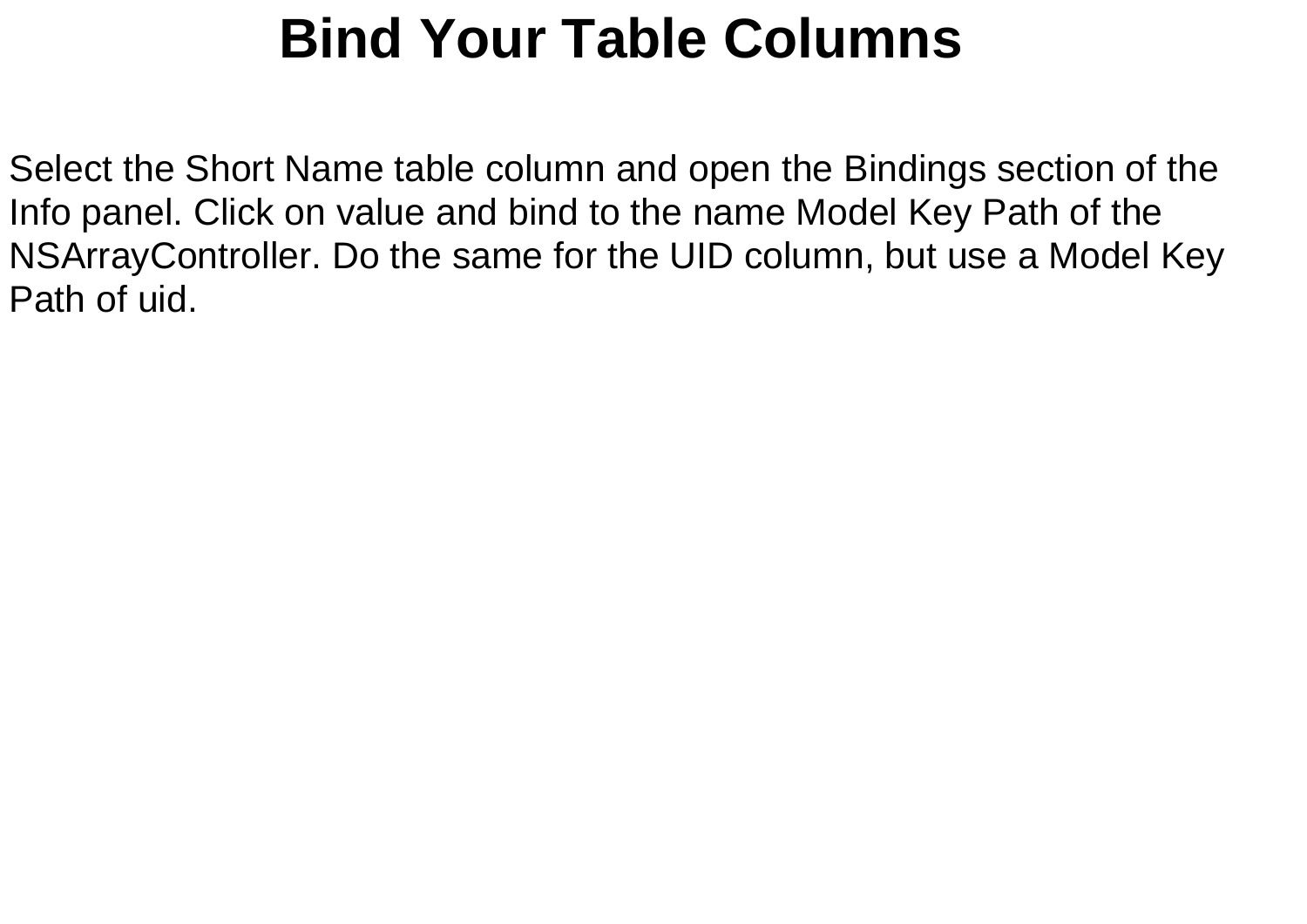#### **Bind Your Table Columns (Screenshot)**

|                                                                                                                                                                                    | NSTableColumn Info                       |             |
|------------------------------------------------------------------------------------------------------------------------------------------------------------------------------------|------------------------------------------|-------------|
|                                                                                                                                                                                    | <b>Bindings</b>                          | ÷           |
| value                                                                                                                                                                              |                                          | <b>Bind</b> |
| Bind to:                                                                                                                                                                           | NSArrayController                        | ٠           |
|                                                                                                                                                                                    | Controller Key: arrangedObjects          |             |
| Model Key Path:                                                                                                                                                                    | name                                     |             |
| Value Transformer:                                                                                                                                                                 |                                          |             |
| Conditionally Sets Editable<br>Conditionally Sets Enabled<br>Continuously Updates Value<br>Raises For Not Applicable Keys<br>Validates Immediately<br>Multiple Values Placeholder: | Allows Editing Multiple Values Selection |             |
| No Selection Placeholder:<br>Not Applicable Placeholder:                                                                                                                           |                                          |             |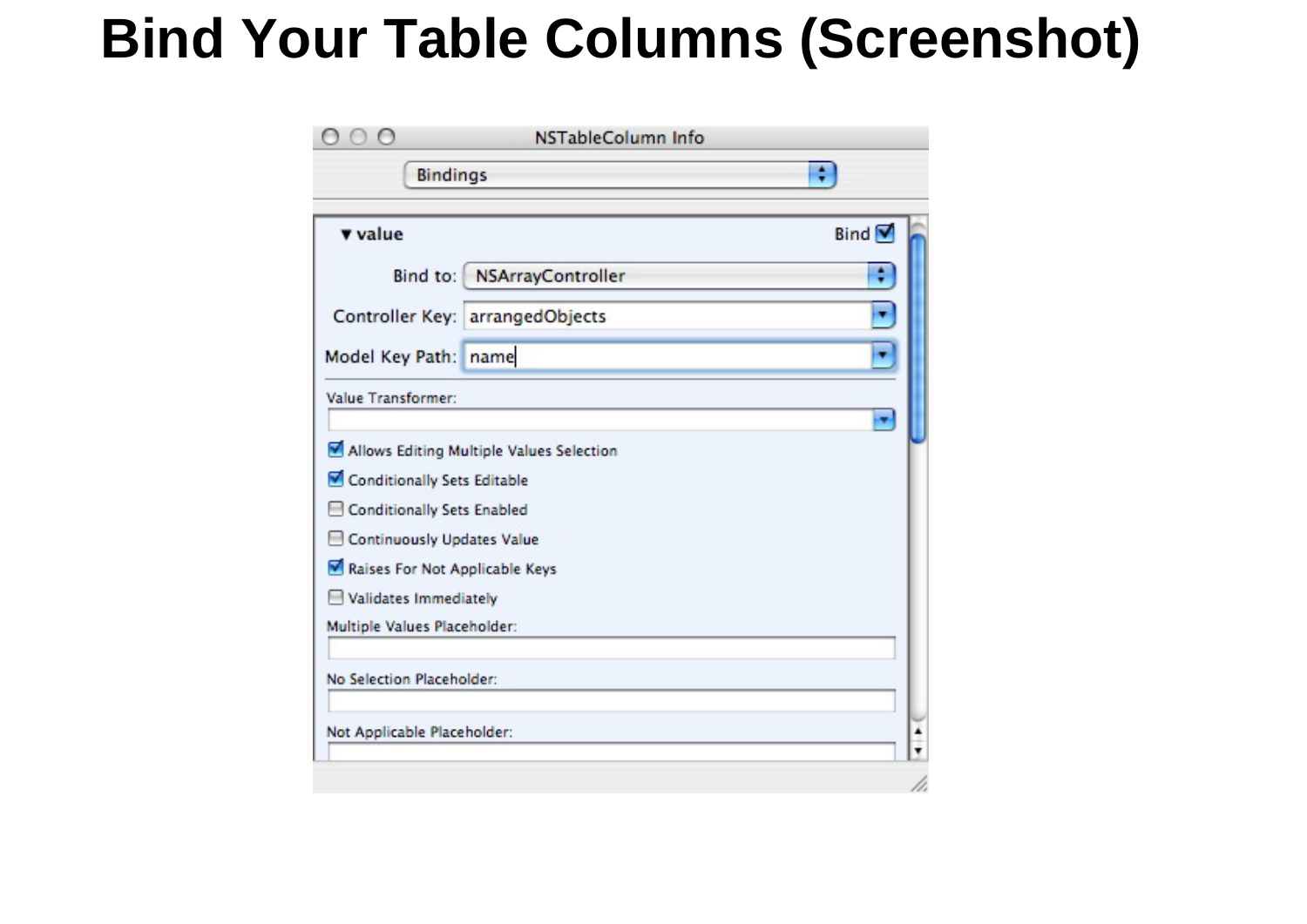## **Write the Code**



Go back to Xcode and modify your application delegate class such that it has a method named passwords that returns a list of dicts. Each dict in the list must have the keys 'name' and 'uid', but may have other keys.